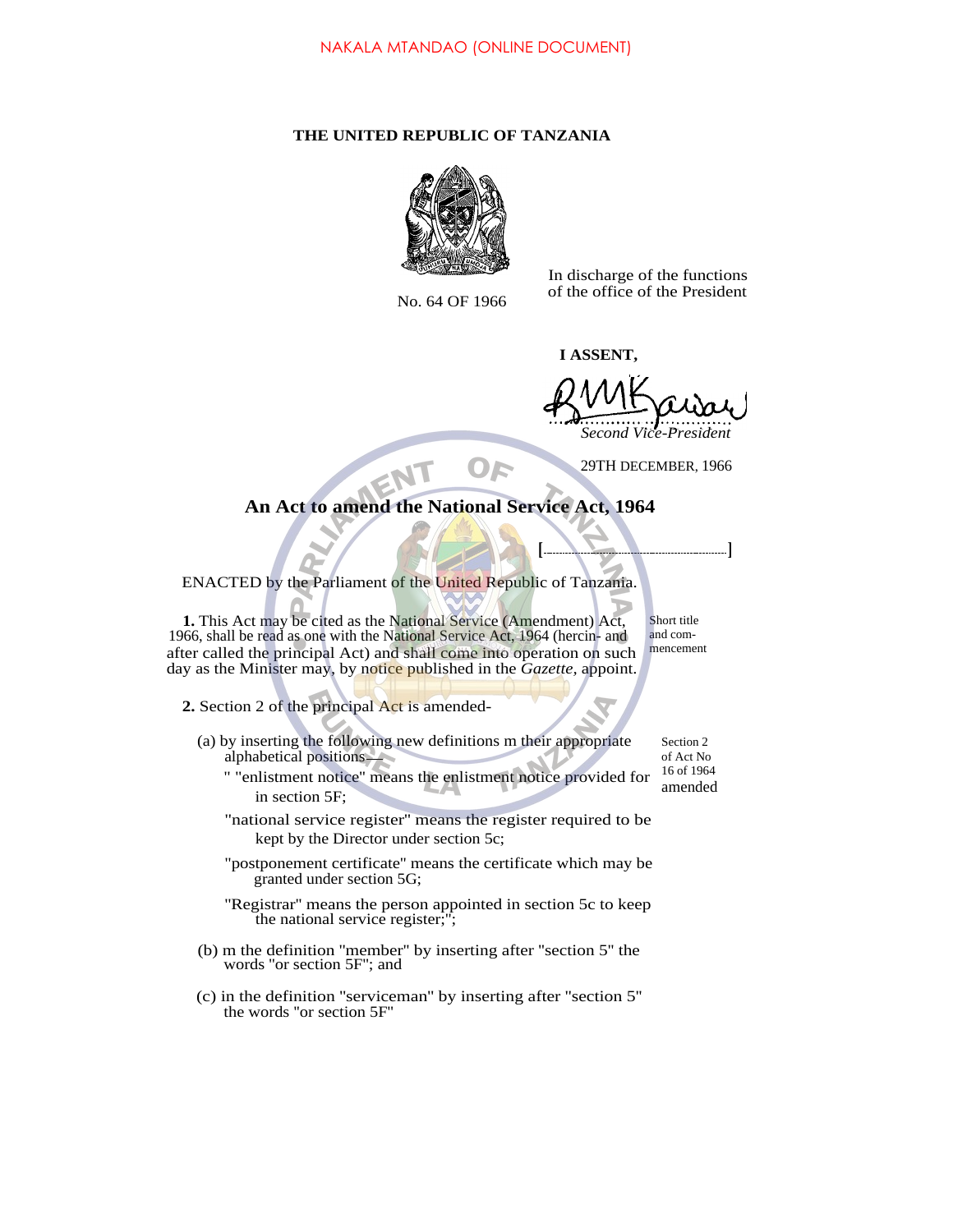### NAKALA MTANDAO (ONLINE DOCUMENT)

Amendment of section 4 of Act 16 of 1964

 3. Section 4 of the principal Act is amended by deleting subsection (2) and substituting therefor the following: -

- ''(2) The members of the National Service shall be-
	- (a) persons who enlist voluntarily under section 5;
	- (b) persons who are enlisted under section 5F;
	- (c) persons who are appointed to the permanent staff under section 5A, and
	- (d) persons in the civil or military service of the United Republic who are seconded to the National Service under section 6.''

Amendment 4. Section 5 of the principal Act is amended as follows:-

- of Section 5 of Act 16 of 1964
	- (a) in subsection (1), by deleting ''thirty'' and substituting therefor 'thirty-five;
	- (b) by deleting subsection (2) and substituting therefor the following:-

"(2) Every serviceman, whether enlisted voluntarily under subsection (1) or in consequence of an enlistment notice under section 5F, shall be enlisted to serve in the National Service for a period of two years, and on the expiry of any such period of two years he may, if he so wishes and the appropriate authority so agrees, be .re-engaged for a further

period of two years:

Provided that in calculating the two-year period of enlistment provided for by this subsection no account-" shall be taken of any period during which the service of the Serviceman is suspended at his request and with the consent of the Director.

5. The principal Act is amended by adding immediately below section 5A the following new sections:

Addition of new sections 5B to 5K of

"liability to be called up for National service

Act 16 of 5B.--(l) Subject to the provisions of this Act, every citizen<br>1964  $\frac{1}{2}$  liability male or female of the United Republic who has attained the age of eighteen years and has not attained the age of thirtyfive years and is a member of the class specified in the Third Schedule to this Act shall be liable to have his name entered in the national service register and to be called upon to serve in the National Service in accordance with the provisions of this Act.

> (2) The Minister may by order - published, in the Gazette add to or otherwise amend any of the provisions of the Third Schedule to this Act.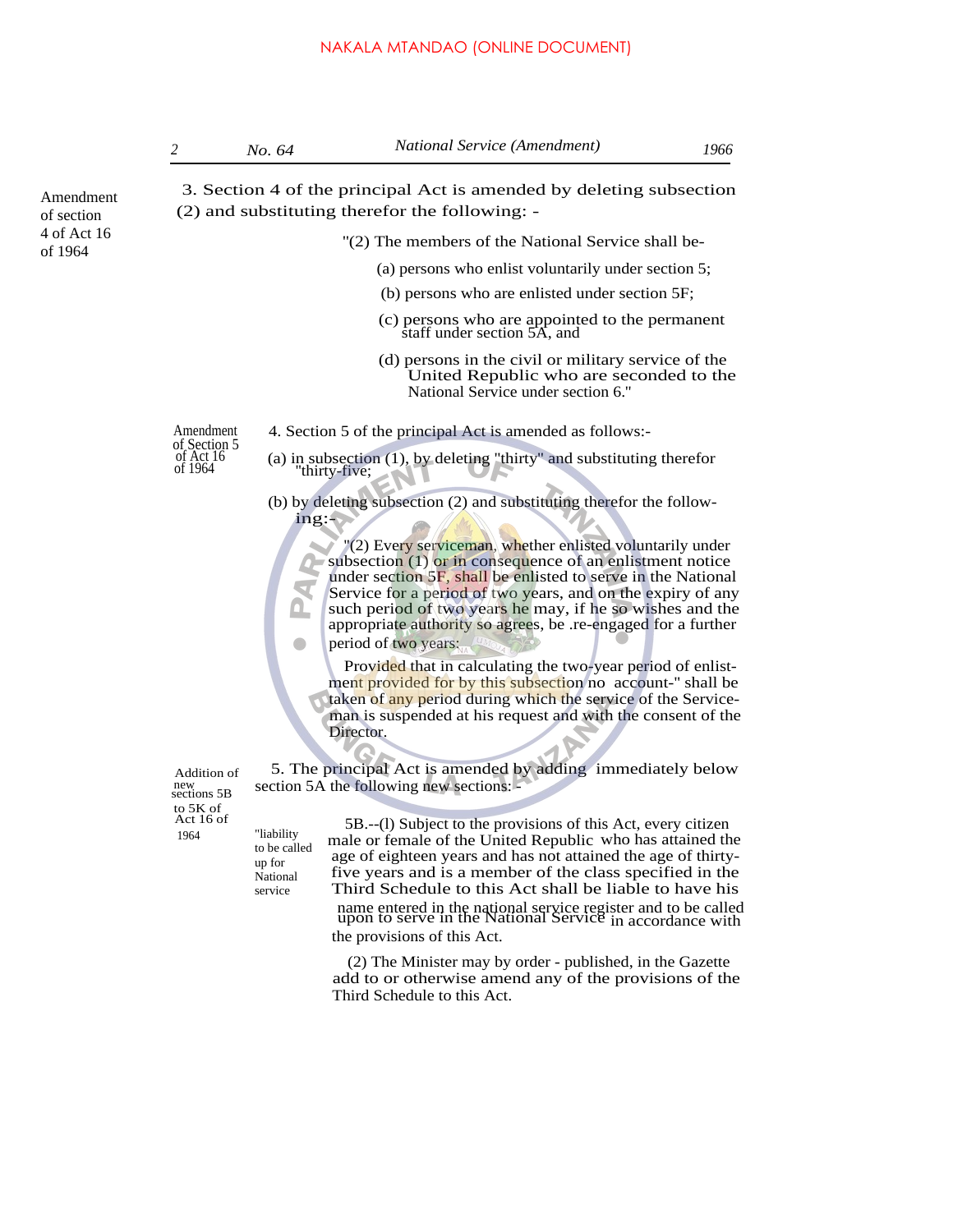# NAKALA MTANDAO (ONLINE DOCUMENT)

| No., 64                                                    | National, Service (Amendment)<br>1966                                                                                                                                                                                                                                                                                                                                                                                              | 3 |
|------------------------------------------------------------|------------------------------------------------------------------------------------------------------------------------------------------------------------------------------------------------------------------------------------------------------------------------------------------------------------------------------------------------------------------------------------------------------------------------------------|---|
| Appoint-<br>meat of<br>Registrar<br>of National<br>Service | 5c. The Director shall be Registrar and he shall keep<br>a register., of persons who are liable under 'this Act to be called up for national service (in this Act referred to as<br>"the national service register") and shall perform such other<br>duties in connection with the said register and the enlistment<br>Of members of the National Service as may be prescribed<br>in this Act or in any rules made under this Act. |   |
| Rules<br>relating<br>to-registra-<br>tion                  | 5D-(1) The Minister -may make rules in relation to, the<br>following matters: -                                                                                                                                                                                                                                                                                                                                                    |   |
|                                                            | (a) requiring the principals of secondary schools or other<br>educational of professional institutions to furnish to<br>the Registrar particulars about students attending such<br>schools or institutions Who May be liable under this<br>Act to be called up for national service;                                                                                                                                               |   |
|                                                            | (b) requiring public, Officers to furnish to the Registrar<br>particulars of 'students studying outside the United<br>Republic who may be liable under this Act to, be<br>called up for national service; and                                                                                                                                                                                                                      |   |
|                                                            | (c) requiring, persons whose names have been entered<br>on the national, service register to furnish to the<br>Registrar such particulars as may be prescribed.                                                                                                                                                                                                                                                                    |   |
|                                                            | (2) Rules made under subsection- (1) may make different<br>Provisions M, relation, to different classes of persons subject<br>to registration and may exclude provision for any class<br>of persons subject to registration with respect to which the<br>Minister is satisfied that sufficient particulars can be as-<br>certained by him Otherwise than by virtue of those rules.                                                 |   |
| Registration                                               | 5E -(1) It shall be the duty of the, Registrar to ensure that the-names, and particulars of Persons Iiable under<br>this Act to be called up for national ~Service received by<br>him pursuant to rules made under Section 5D are entered<br>in the national service register.                                                                                                                                                     |   |
|                                                            | (2) The Registrar, shall from time to time make any<br>necessary alteration or correction m the national service<br>register, in redation to any entry therein - and! shall remove<br>from the said register the name of every Person who dies<br>before, being-called- up for national service or who ceases<br>to be liable to be called up for national service.                                                                |   |
|                                                            | (3) If 'at any time before being called UP for national<br>service a person whose name is entered in the national<br>service register, changes his i name Or address he! shall forth-<br>with notify the change to the Registrar and if he fails to                                                                                                                                                                                |   |

do so he shall, be guilty f an Offence against this Act.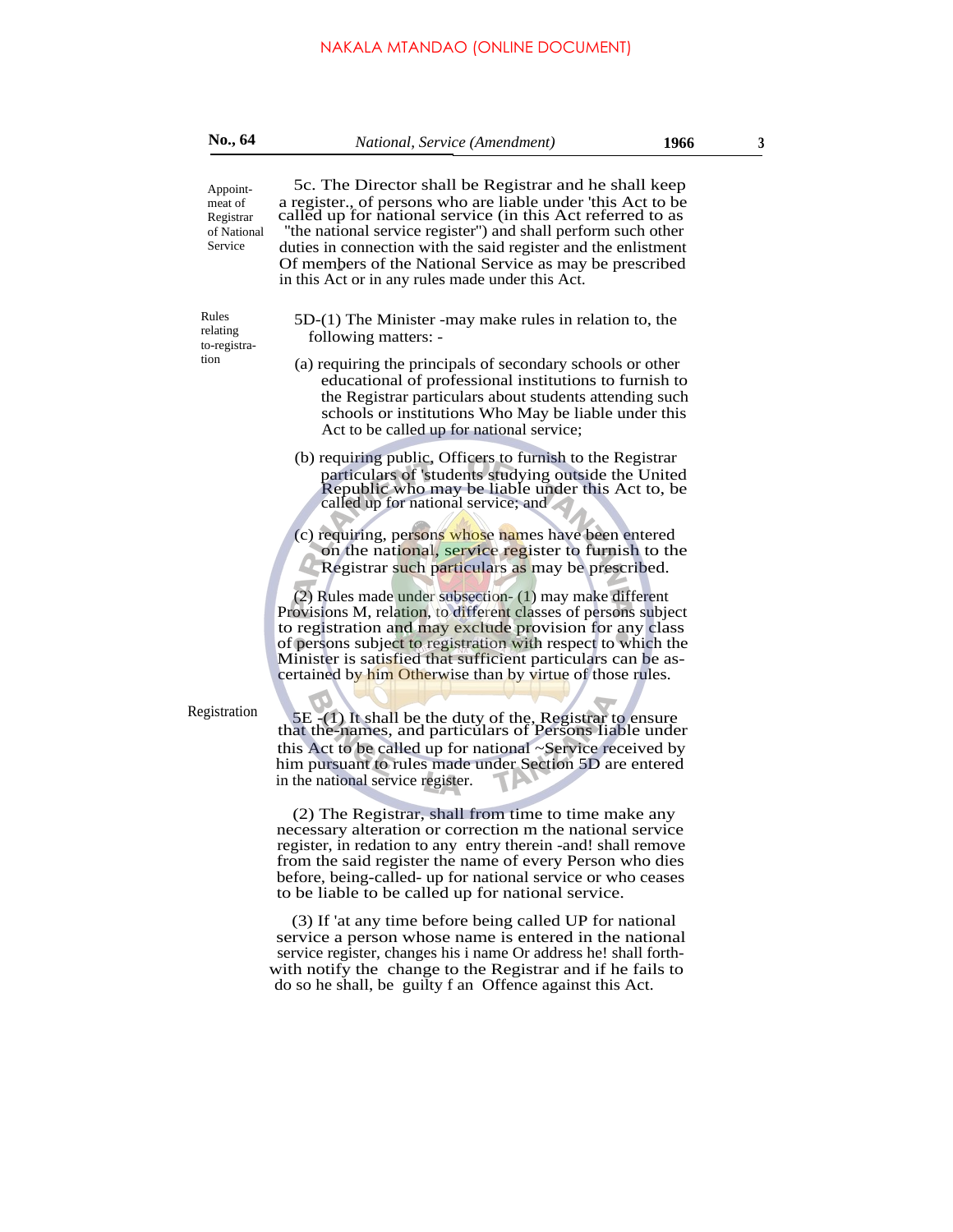enlistment Obligation of persons liable to report to services of notices

5F-(I) Every person who, upon the commencement of this Act is or at any later date becomes, liable to be called upon to serve, in the National Service in accordance with the provisions of this' Act, shall within thirty days of the commencement of this Act or his so becoming liable, as the case may; be, present himself in person, I to an Area Commissioner.

(2) Any person who, being liable under this Act to be called,upon to serve in the National Service, fails without reasonable excuse to present himself in person to an Area Commissioner within the period specified in subsection (1) shall, be guilty of an offence against this Act and shall be liable on conviction to a fine not exceeding one thousand shillings or to imprisonment for a term not exceeding six months or to both such fine and imprisonment.

(3) An Area Commissioner may cause to be served on any person who is liable under this Act to be called up for national service a written notice (in this Act referred to as ''an enlistment notice'') stating that he is called up for national service and requiring him to present himself at such place and time, and to such authority, as may be so specified; and subject to this section, the person upon whom the notice is served shall be deemed as from the day so specified to have been duly enlisted in the National Service and the period for which he is enlisted shall begin on the said day or such later day as he may m fact present himself for service.

(4) Where an enlistment notice has been served on any person, the Director may, at any time while that person remains liable under this Act to be called up for national service, cancel the notice or cause to be served on him a further enlistment notice varying the original notice by altering the place or time at which he is thereby required to present himself.

(5) Where, at the beginning of the day specified in an enlistment notice or the day on which the person to whom the notice relates is thereby required to present himself, any of the following conditions is fulfilled, that is to say-

(a) a postponement certificate relating to him is in force;

... (b) that any application or appeal made by him under section 5G is pending,

the enlistment notice served on him shall be of no effect.

(6) An enlistment notice served on any person shall cease to have effect If before the day on which he is thereby required to present himself he ceases to liable under this Act to be called up, for national service.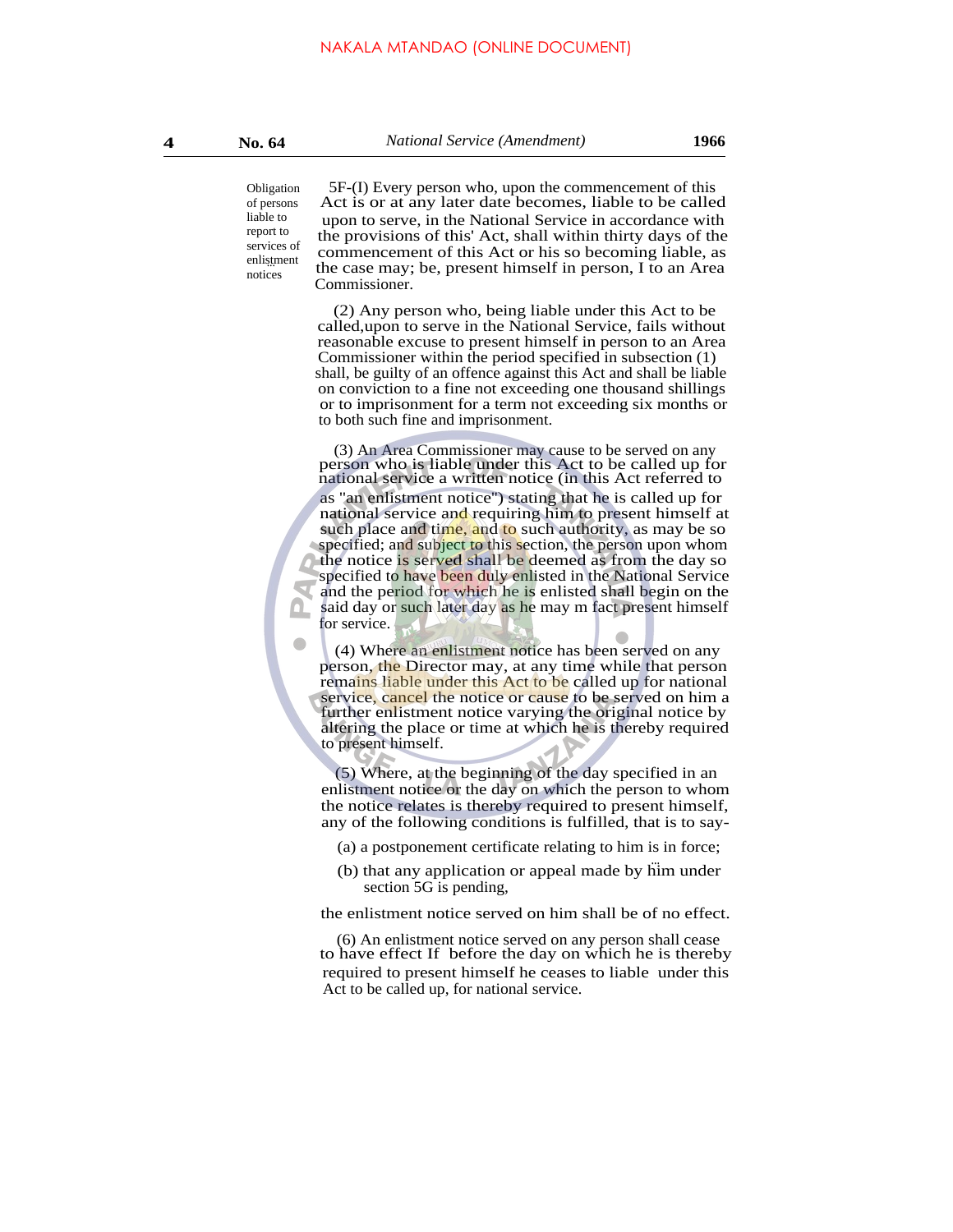### **No. 64** *National Service (Amendment)* **1966 5**

(7) There shall be paid, to persons required to present themselves in accordance with enlistment notices served upon them, such travelling and other allowances as the Minister may prescribe.

(8) Any person upon whom an enlistment notice has been served who, being liable to be called up for national service, on the day when he is thereby required to present himself, fails without reasonable excuse to present himself in accordance with the provisions of such notice shall be guilty of an offence against this Act and shall be liable on conviction to a fine not exceeding one thousand shillings or to imprisonment for a term not exceeding six months or to both such fine and imprisonment.

Postponement certificates

5G. (1) Subject to this section, any person upon whom an enlistment notice has been served under section 5F may apply in the prescribed manner for a certificate of postponement of liability under this Act to be called up for national service (in this Act referred to as a ''postponement certificate'') on the ground that exceptional hardship would ensue if he were called up for service, and may, on that ground, apply in the prescribed manner for the renewal of any postponement certificate granted to him.

(2) Where application for a postponement certificate or for the renewal of a postponement certificate is made, that application shall be considered by a National Service (Hardship) Committee constituted under subsection (3).

(3) National Service (Hardship) Committees shall be appointed for such areas or regions as the Minister may determine and shall consist of a Chairman and two other members all of whom shall be appointed by the Minister.

(4) An application for the grant of a postponement certificate may be made at any time after an enlistment notice has been served on the applicant but before the day specified in the notice as the day on which he is thereby required to present himself.

*(5)* An application for the renewal of a postponement certificate shall be made at least fourteen days before the expiration of the period for which that certificate was granted or last renewed.

5H. An applicant for a postponement certificate or the renewal o , f a postponement certificate who is aggrieved by the determination of a National Service (Hardship) Coin mittee may, in the prescribed manner, appeal to the Minister whose decision shall be final.

Appeals from determination of National service (Hardship) **Committees**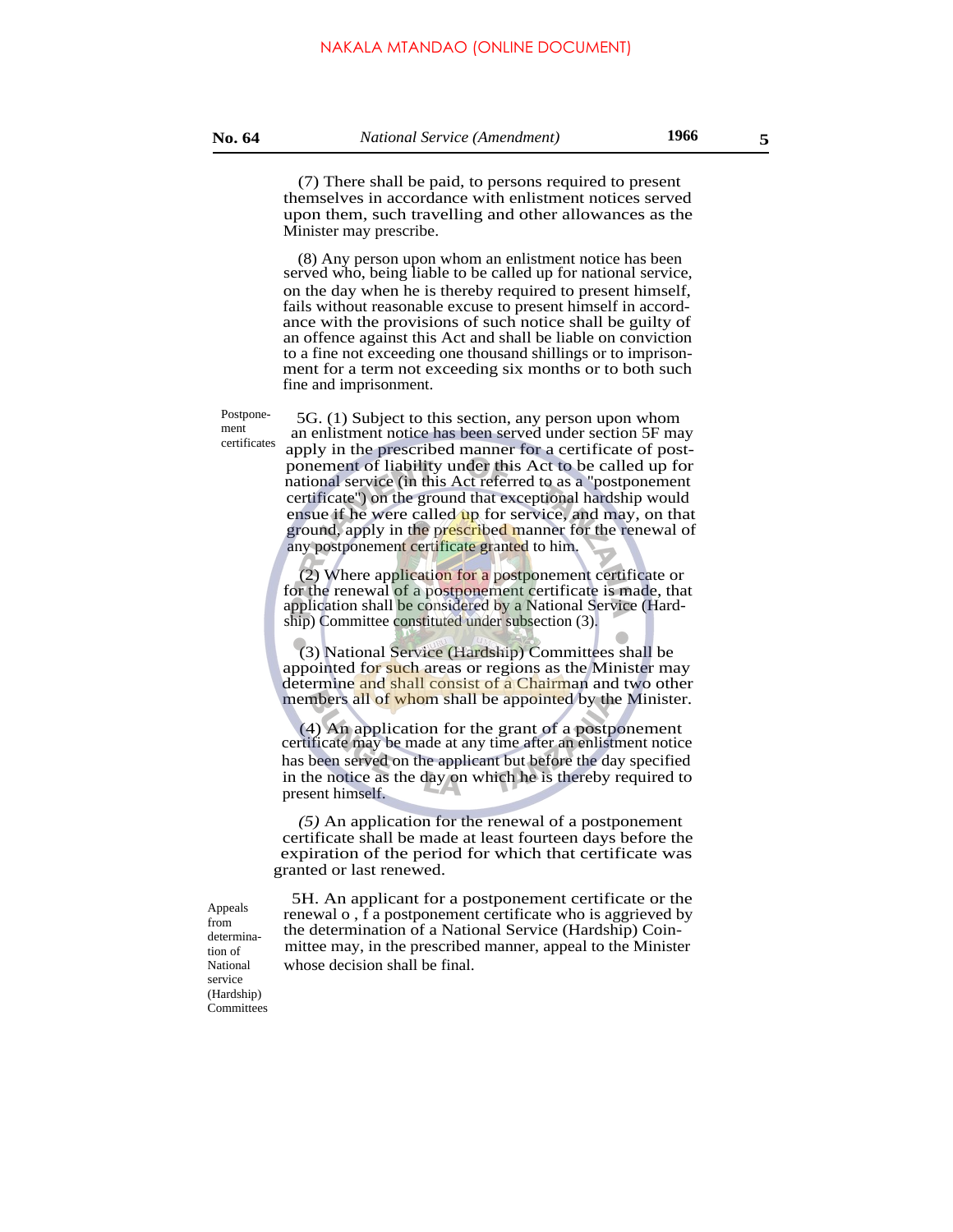of postponement certificates

Provisions as to National Service<br>(Hardship)

**Committees** 

from

statements

forgery

Revocation 5I. (1) If at any time while a postponement certificate is m force, it appears to the Registrar that, by reason of any change in the circumstances of the person to whom the certificate was granted, the certificate ought to be revoked

> or the period for which it was granted or last renewed ought to be shortened, the Registrar may apply to a National Service (Hardship) Committee and that Committee may either refuse the application or cancel the certificate or vary it by shortening the said period.

> (2) Where an application is' made under subsection (1), the person to whom the postponement certificate in question was granted shall be entitled to be heard on the application, and if he is aggrieved by the determination of the National Service (Hardship) Committee, he may, in the prescribed manner, appeal to the Minister whose decision shall be final.

5J. (1) The Registrar or any person authorized by him shall be entitled to be heard on any application before a National Service (Hardship) Committee.

 $(2)$  No determination of an appeal to the Minister or any application to a National Service (Hardship) Committee or the determination thereof shall be questioned in<sub>any, court of law.</sub>

5K. (1) The Minister may, by notice published in the *Gazette, exempt any person from liability under this Act to* be called. upon to serve in the National Service." Exemption liability

Addition 6. The principal Act is amended by adding immediately below section of new  $\frac{20 \text{ the following new sections}}{20 \text{ ft}}$ of new 20 the following new sections:  $-$ <br>sections  $\frac{120 \text{ A}}{20 \text{ A}} \frac{20 \text{ A}}{20 \text{ A}}$ 

20A and 20B

20A. Any person who-

 $a_{\text{and}}$  (a),  $\overline{m}$  giving any information for the, purposes of this Act knowingly or recklessly makes a statement which is false in a material particular;, or

(b) with intent to deceive-

- (i) forges, or uses, or lends to or allows to be used by any other person, any certificate issued under
	- this Act; or
- (ii) makes, or has in his possessim any document so closely resembling any certificate so issued, as to be calculated to deceive,

shall be guilty of an offence against this Act and shall be liable on conviction to a fine of one thousand shillings or to imprisonment for a term not exceeding four months or to both such fine and imprisonment. ,

for other offences

Penalty 20B. A person guilty of an, offence, under this Act, not being an offence for, which a penalty is thereby, expressly provided, by reason of non-compliance with any-of the provisions of this Act shall be liable on conviction to a fine not exceeding five hundred shillings.''